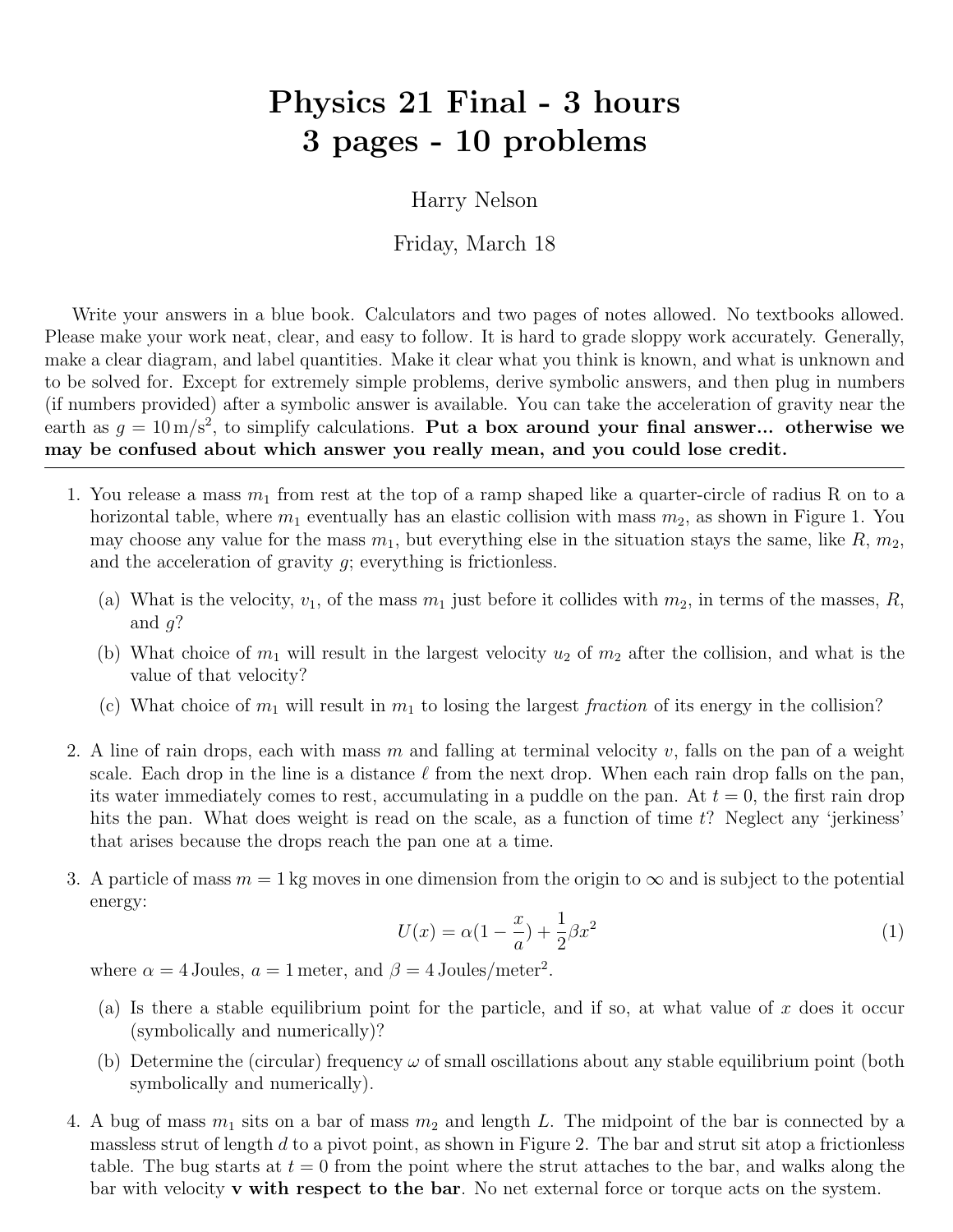

Figure 1: For use in Problem 1.

- (a) Find the angular velocity of the bar and strut at  $t = 0$ , when the the bug has just started walking.
- (b) Find the angular velocity of the bar and strut for general time t, for  $0 \le t \le (L/2v)$ , when the bug is still on the bar.
- 5. A mass m near the earth's surface is initially at rest, and is at coordinates  $(x, z)$ , where the origin is at the level of the ground, z is the elevation above the ground, and x is the horizontal distance from the  $z$  axis. The mass m is dropped; find the torque vector on the mass with respect to the origin of the coordinates, as a function of time, from the time of release to the time it hits the ground.
- 6. A mass of 10 kg sits on a weight scale in an elevator on earth; the elevator accelerates upward with an acceleration of  $5 \,\mathrm{m/s^2}$ . What is the reading on the weight scale?
- 7. A 10 kg mass is on an inclined plane that makes an angle of 45◦ with the horizontal, near the surface of the earth. The coefficient of friction between the mass and the incline is  $\mu = 0.2$ . What is the component of acceleration of the block parallel to the incline?
- 8. A mass m is attached to the end of a spring with spring constant  $k$ ; the spring has negligible mass. The spring is used like a rope to swing the mass in a circle of radius  $R$ , at a constant angular velocity  $\omega$ . What is the equilibrium length of the spring?
- 9. You throw a dense ball from ground level vertically upward with an initial velocity of 20 m/s (about 40 miles per hour). Ignore air resistance.